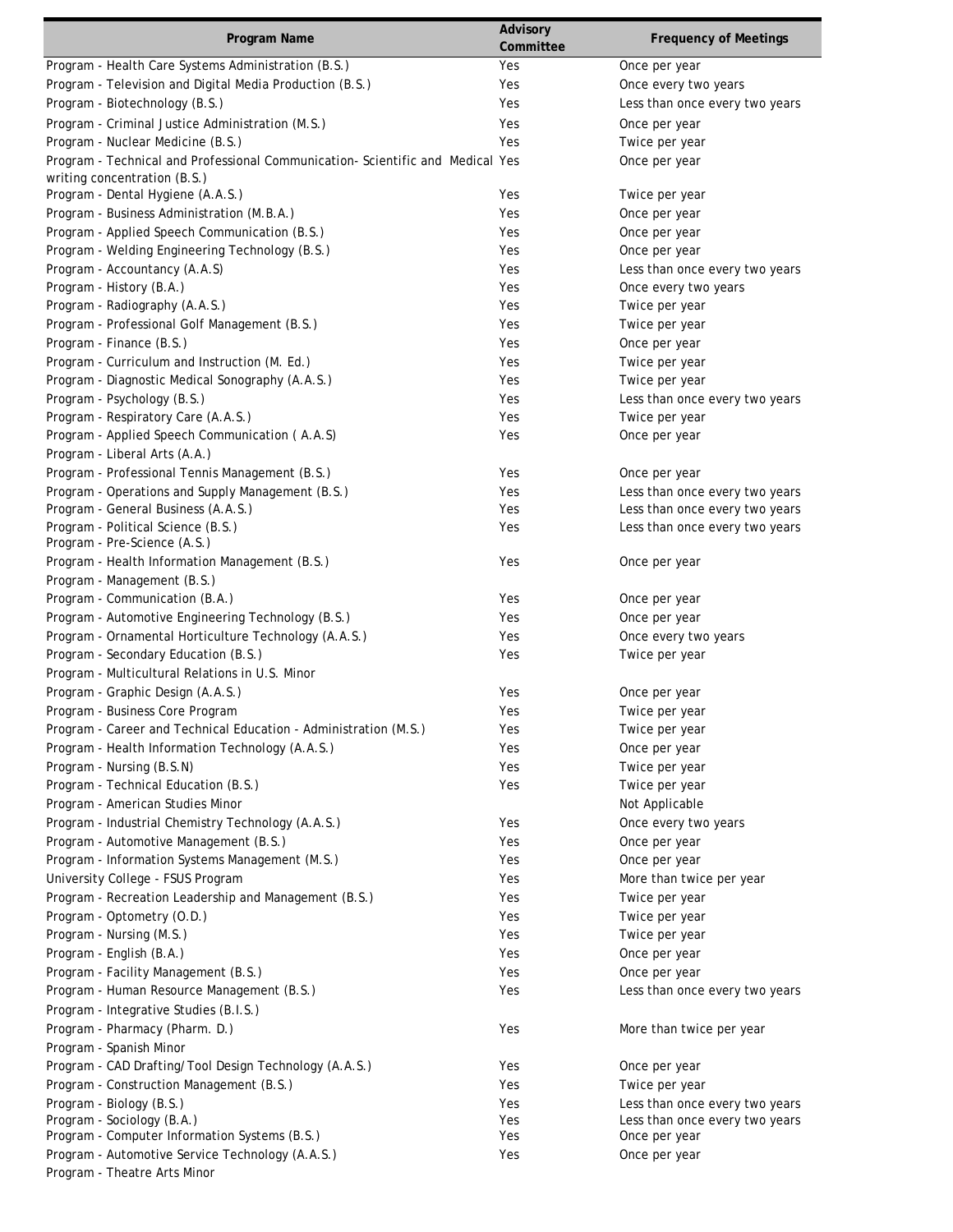| Program - Heavy Equipment Technology (A.A.S.)                                 | Yes        | Twice per year                   |
|-------------------------------------------------------------------------------|------------|----------------------------------|
| Program - Electrical/Electronics Technology (B.S.)                            | Yes        | Once per year                    |
| Program - Legal Studies (A.A.S.)                                              | Yes        | Twice per year                   |
| Program - Computer Information Systems (A.A.S.)                               | Yes        | Once per year                    |
| Program - Building Construction Technology (A.A.S.)                           | Yes        | Twice per year                   |
| Program - Industrial Technology and Management (B.A.S.)                       | Yes        | Once per year                    |
| Program - Biology (B.A.)                                                      | Yes        | Less than once every two years   |
| Program - Business Administration (B.S.)                                      | Yes        | Less than once every two years   |
| Program - Computer Networks and Systems (B.S.)                                | Yes        | Once per year                    |
| Program - Marketing (B.S.)<br>Program - Civil Engineering Technology (A.A.S.) | Yes<br>Yes | Less than once every two years   |
| Program - HVACR Engineering Technology (B.S.)                                 | Yes        | Twice per year<br>Twice per year |
| University College - Honors Program                                           | Yes        | Once per year                    |
| Program - Applied Mathematics (B.S.)                                          | Yes        | Less than once every two years   |
| Program - Architectural Technology (A.A.S.)                                   | Yes        | Once per year                    |
| Program - Manufacturing Engineering Technology (B.S.)                         | Yes        | Once per year                    |
| Program - Hotel Management (B.S.)                                             | Yes        | Once per year                    |
| Program - Early Childhood Education (B.S.)                                    | Yes        | Twice per year                   |
| Program - HVACR Technology (A.A.S.)                                           | Yes        | Twice per year                   |
| Program - Art History Minor                                                   |            |                                  |
| Program - French Minor                                                        |            |                                  |
| Program - Mathematics (B.A.)                                                  | Yes        | Less than once every two years   |
| Program - Elementary Education (B.S.)                                         | Yes        | Once per year                    |
| Program - Early Childhood Education (A.A.S.)                                  | Yes        | Twice per year                   |
| Program - Manufacturing Tooling Technology (A.A.S.)                           | Yes        | Once every two years             |
| Program - Plastics Technology (A.A.S.)                                        | Yes        | Once per year                    |
| Program - Resort Management (B.S.)                                            | Yes        | Once per year                    |
| Program - Product Design Engineering Technology (B.S.)                        | Yes        | Once every two years             |
| Program - Interdisciplinary Humanities Minor                                  |            |                                  |
| Program - Chemistry (B.A.)                                                    |            |                                  |
| Program - Military Science Minor                                              |            |                                  |
| Program - Quality Engineering Technology (B.S.)                               | Yes        | Once every two years             |
| Program - Information Security and Intelligence (B.S.)                        | Yes        | Once per year                    |
| Program - Restaurant and Food Industry Management (A.A.S.)                    | Yes        | Once per year                    |
| Program - Printing and Digital Graphic Imaging Technology (A.A.S)             | Yes        | Once per year                    |
| Program - Biochemistry (B.A.)                                                 |            |                                  |
| Program - Surveying Engineering (B.S.)                                        | Yes        | Twice per year                   |
| Program - Pre-Engineering (A.S.)                                              |            |                                  |
| Program - Mechanical Engineering Technology (B.S.)                            | Yes        | Once per year                    |
| Program - Social Work (B.S.W.)                                                | Yes        | Twice per year                   |
| Program - Surveying Technology (A.A.S.)                                       | Yes        | Twice per year                   |
| Program - Pre-Pharmacy (A.S.)                                                 |            |                                  |
| Program - Printing Management (B.S.)                                          | Yes        | Once per year                    |
| Program - Criminal Justice (B.S.)                                             | Yes        | Once per year                    |
| Program - Music Industry Management (B.S.)                                    | Yes        | Twice per year                   |
| Program - Mechanical Engineering Technology (A.A.S.)                          | Yes        | Once per year                    |
| Program - Digital Media Software Engineering (B.A.S.)                         | Yes        | Once per year                    |
| Program - Rubber Engineering Technology (B.S.)                                | Yes        | Once per year                    |
| Program - Digital Animation and Game Design (B.A.S.)                          | Yes        | Once per year                    |
| Program - New Media Printing and Publishing (B.S.)                            | Yes        | Once per year                    |
| Program - Medical Technology (B.S.)                                           | Yes        | Once per year                    |
| Program - Advertising (B.S.)                                                  | Yes        | Once per year                    |
| University College - Career Exploration (A.A.)                                |            |                                  |
| Program - Rubber Technology (A.A.S.)                                          | Yes        | Once per year                    |
| Program - Medical Laboratory Technology (A.A.S.)                              | Yes        | Once per year                    |
| Program - Public Relations (B.S.)                                             | Yes        | Once per year                    |
| University College - Directed Studies (A.A.)                                  |            | Not Applicable                   |
| Program - Philosophy Minor                                                    |            |                                  |
| Program - Religious Studies Minor                                             |            |                                  |
| Program - Film Studies Minor                                                  |            |                                  |
| Program - Graphic Design (B.S.)                                               | Yes        | Once per year                    |
| Program - Heavy Equipment Service Engineering Technology (B.S.)               | Yes        | Twice per year                   |
|                                                                               |            |                                  |